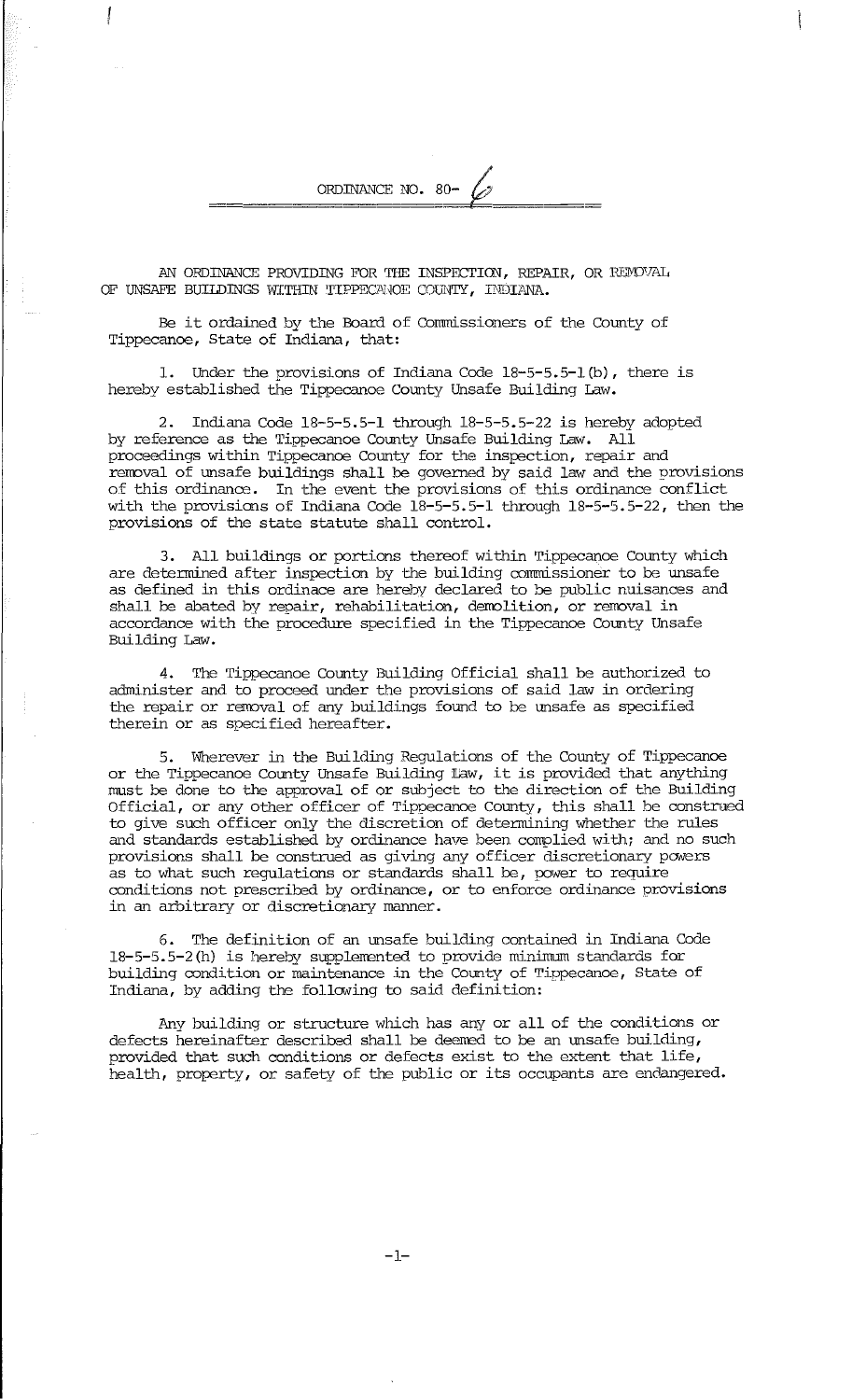(a) Whenever any door, aisle, passageway, or other means of exit is not of sufficient width or size or is not so arranged as to provide safe and adequate means of exit in case of fire or panic.

(b) Whenever the stress in any materials, member, or portion thereof, due to all dead and live loads, is more than one and one-half times the working stress or stresses allowed for new buildings of similar structure, purpose or location.

(c) Whenever any portion thereof has been damaged by fire, earthquake, wind, flood, or by any other cause, to such an extent that the structural strength or stability thereof is materially less than it was before such catastrophe and is less than the minimum requirements for new buildings of similar structure, purpose or location.

 $(d)$  Whenever any portion, member, or appurtenance thereof is likely to fail, to become detached or dislodged, or to collapse and thereby injure persons or damage property.

(e) Whenever any portion of a building, or any member, appurtenance, or ornamentation on the exterior thereof is not of sufficient strength or stability or is not so anchored, attached, or fastened in place so as to be capable of resisting a wind pressure of one-half of that specified for new buildings of similar structure, purpose, or location without exceeding the working stresses permitted of such buildings.

(f) Whenever any portion thereof has wracked, warped, buckled, or settled to such an extent that walls or other structural portions have materially less resistance to winds or earthquakes than is required in the case of similar new construction.

(g) Whenever the building or structure, or any portion thereof, because of (1) dilapidation, deterioration or decay; (2) faulty construction; (3) the removal, movement, or instability of any portion of the ground necessary for the purpose of supporting such building; (4) the deterioration, decay, or inadequacy of its foundation; or (5) any other cause, is likely to partially or completely collapse.

(h) Whenever, for any reason, the building or structure, or any portion thereof, is manifestly unsafe for the purpose for which it is being used.

(i) Whenever the exterior walls or other vertical structural members list, lean or buckle to such an extent that a plumb line passing through the center of gravity does not fall inside the middle one-third of the base.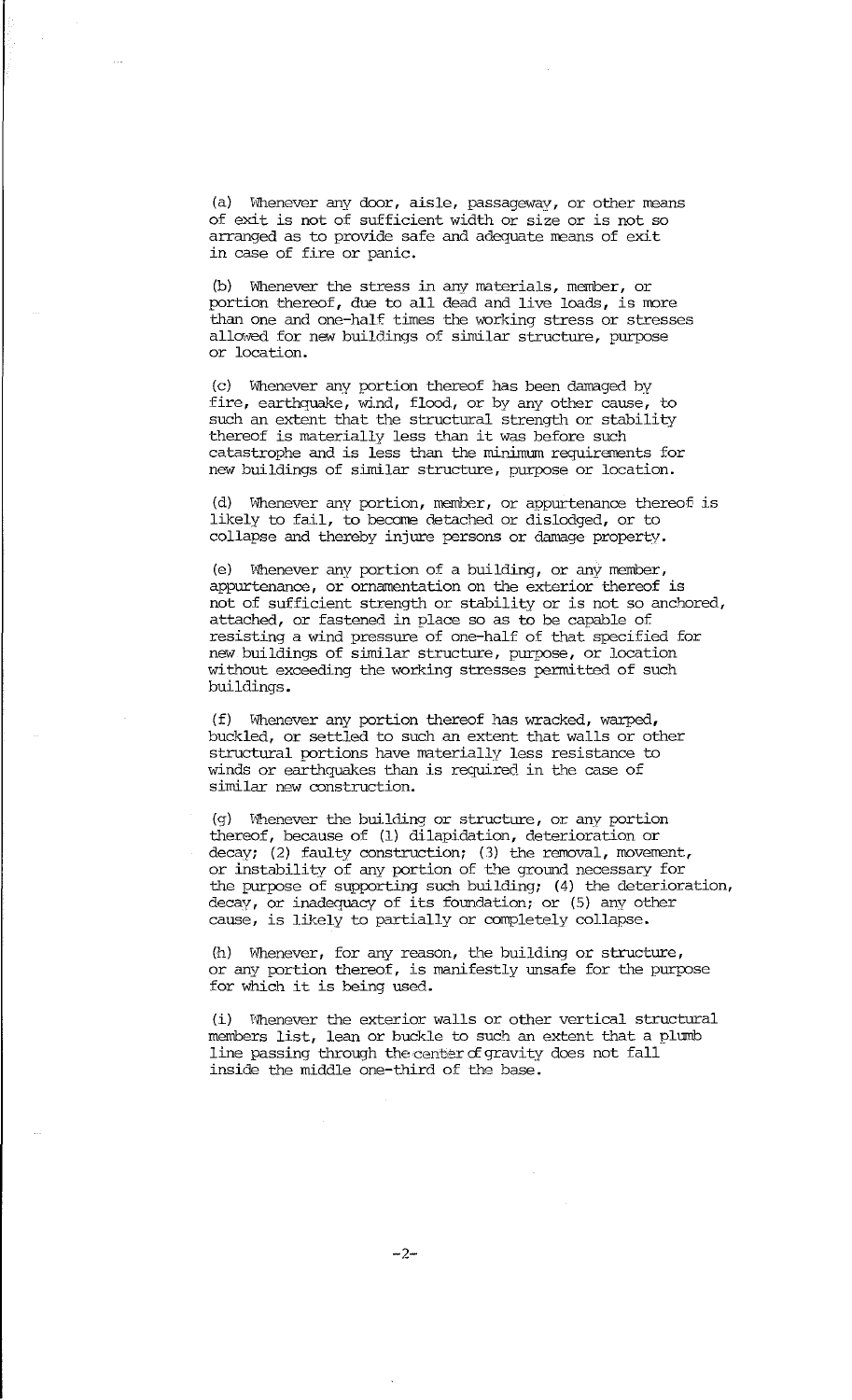(j) Whenever the building or structure, exclusive of the foundation, shows thirty-three percent or more damage or deterioration of its supporting member or members, or fifty percent damage or deterioration of its non-supporting members, enclosing or outside wall or coverings.

(k) Whenever the building or structure has been so damaged by fire, wind, earthquake, or flood or has become so dilapidated or deteriorated as to become (1) an attractive nuisance to children, or (2) freely accessible to persons for the purpose of committing unlawful acts.

(1) Whenever any building or structure has been oonstructed, exists, or is maintained in violation of any specific requirement or prohibition applicable to such building or structure provided by the building regulations of this County, or of any law or ordinance of this State or County relating to the oondition, location, or structure of buildings.

(m) Whenever any building or structure which, whether or not erected in acoordance with all applicable laws and ordinances has in any non-supporting part, member, or portion less than fifty percent, or in any supporting part, member, or portion less than sixty-six percent of the (1) strength, (2) fire-resisting aualities or characteristics, or (3) weather-resisting qualities or characteristics required by law in the case of a newly oonstructed building of like area, height, and occupancy in the same location.

(n) Whenever a building or structure, used or intended to be used for dwelling purposes, because of inadequate maintenance, dilapidation, decay, damage, faulty construction or arrangements, inadequate light, air or sanitation facilities, or otherwise, is determined by the Tippecanoe County Building Official to be unsanitary, unfit for human habitation, or in such a condition that is likely to cause sickness or disease.

(o) Whenever any building or structure, because of obsolescence, dilapidated condition, deterioration, damage, inadequate exits, lack of sufficient fireresistive construction, faulty electric wiring, gas oonnections, or heating apparatus, or other cause, is determined by the Tippecanoe County Building Official to be a fire hazard.

(p) Whenever any portion of a building or structure remains on a site after the demolition or destruction of the building or structure or whenever any building or structure is abandoned for a period in excess of six months so as to constitute such building or portion thereof an attractive nuisance or hazard to the public.